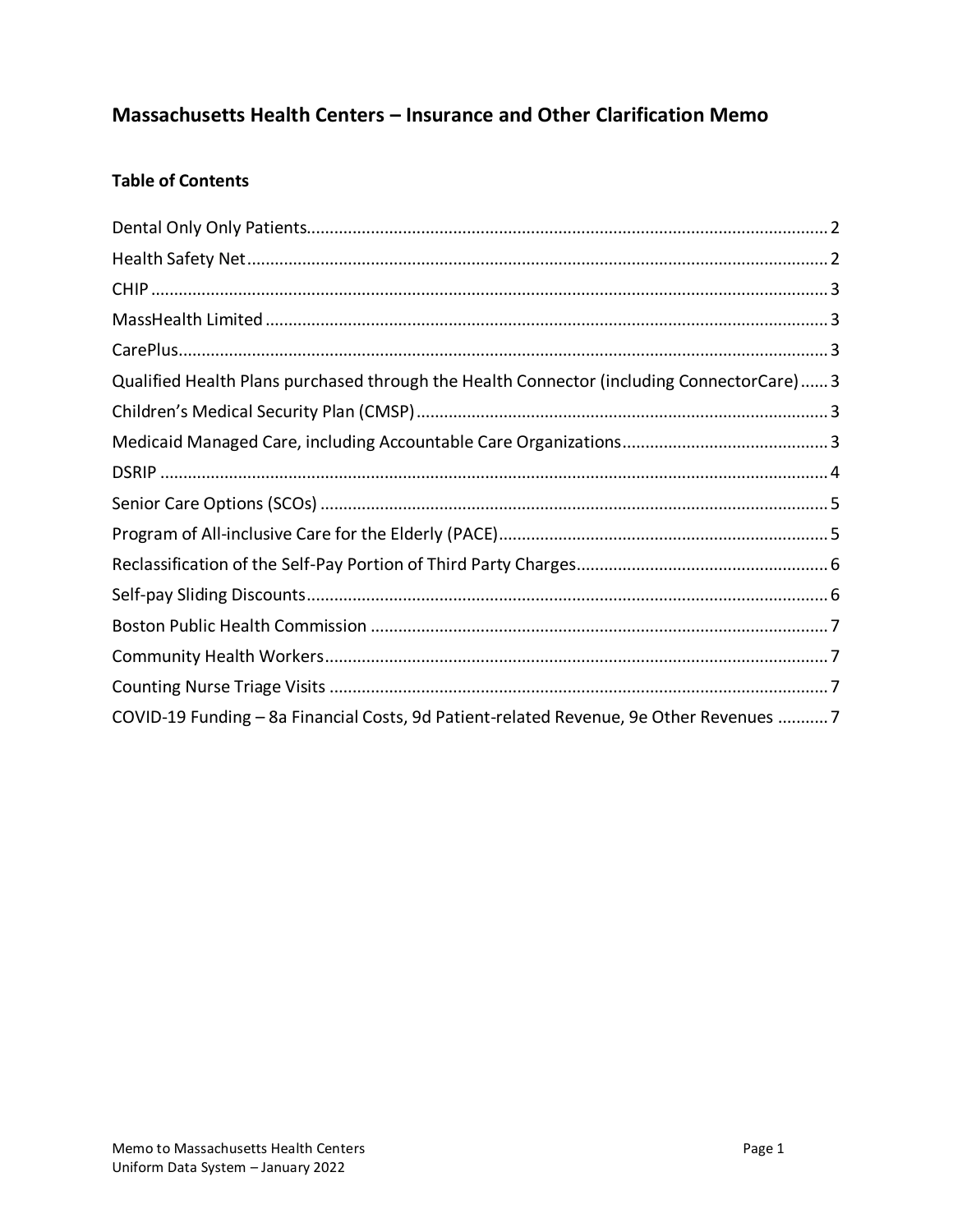### To Massachusetts Health Centers:

Below outlines the UDS reporting instructions for the above categories:

#### <span id="page-1-0"></span>**Dental Only Patients**

For individuals who do not utilize medical services at your health center (e.g., dental-only patients or behavioral health patients), your health center is expected to track and report their MEDICAL insurance on Table 4 lines 7-11 and on the Zip Code Table. These individuals may not have insurance for dental services, but they may have insurance for primary care and other medical/behavioral health services. Table 4 lines 7-12 and the Zip Code Table record Principal Third Party **Medical** Insurance Source. For example, a patient seen for dental services only should be asked about their medical insurance during registration. If that has not occurred and the patient has Medicaid, Private, or Other Public dental insurance, you may be presumed to have the same kind of medical insurance. If a patient does not have dental insurance, you may not assume that they are uninsured for medical care, and the health center must obtain this information from the patient.

#### <span id="page-1-1"></span>**Health Safety Net**

The Health Safety Net is categorized as a state or local safety net program. These are programs which pay for a wide range of clinical services for uninsured patients, generally those under some income limit set by the program. They may pay based on a negotiated fee-for-service, or fee-pervisit. They may also pay "cents on the dollar" based on a cost report, in which case they are generally referred to as an "uncompensated care" program. Most are generally "capped" at a maximum total amount, and payments are often paid in a different fiscal year. The following are how your data should be reported across Tables 4, 9D, and 9E.

| <b>Tables Affected</b> | <b>Treatment</b>                                                                                                                                                                                                                                                                                                                                                                                                                                                                                                                                      |
|------------------------|-------------------------------------------------------------------------------------------------------------------------------------------------------------------------------------------------------------------------------------------------------------------------------------------------------------------------------------------------------------------------------------------------------------------------------------------------------------------------------------------------------------------------------------------------------|
| <b>Table 4</b>         | While patients may need to qualify for eligibility, these programs are<br>$\bullet$<br>not considered to be public insurance.<br>Patients served are to be counted on Line 7 as uninsured.                                                                                                                                                                                                                                                                                                                                                            |
| <b>Table 9D</b>        | The health center's usual charges for each service are to be<br>$\bullet$<br>considered charges directly to the patient (reported on Line 13,<br>Column A).<br>If the patient pays any co-payment, it is reported in Column B.<br>If they are responsible for a co-payment but do not pay it, it remains<br>a receivable until it is collected or is written off as a bad-debt in<br>Column <sub>F.</sub><br>• All the rest of the charge (or all of the charge if there is no required<br>co-payment) is reported as a sliding discount in Column E. |
| <b>Table 9E</b>        | • The total amount received during the calendar year from the State or<br>local indigent care program is reported on Line 6a.                                                                                                                                                                                                                                                                                                                                                                                                                         |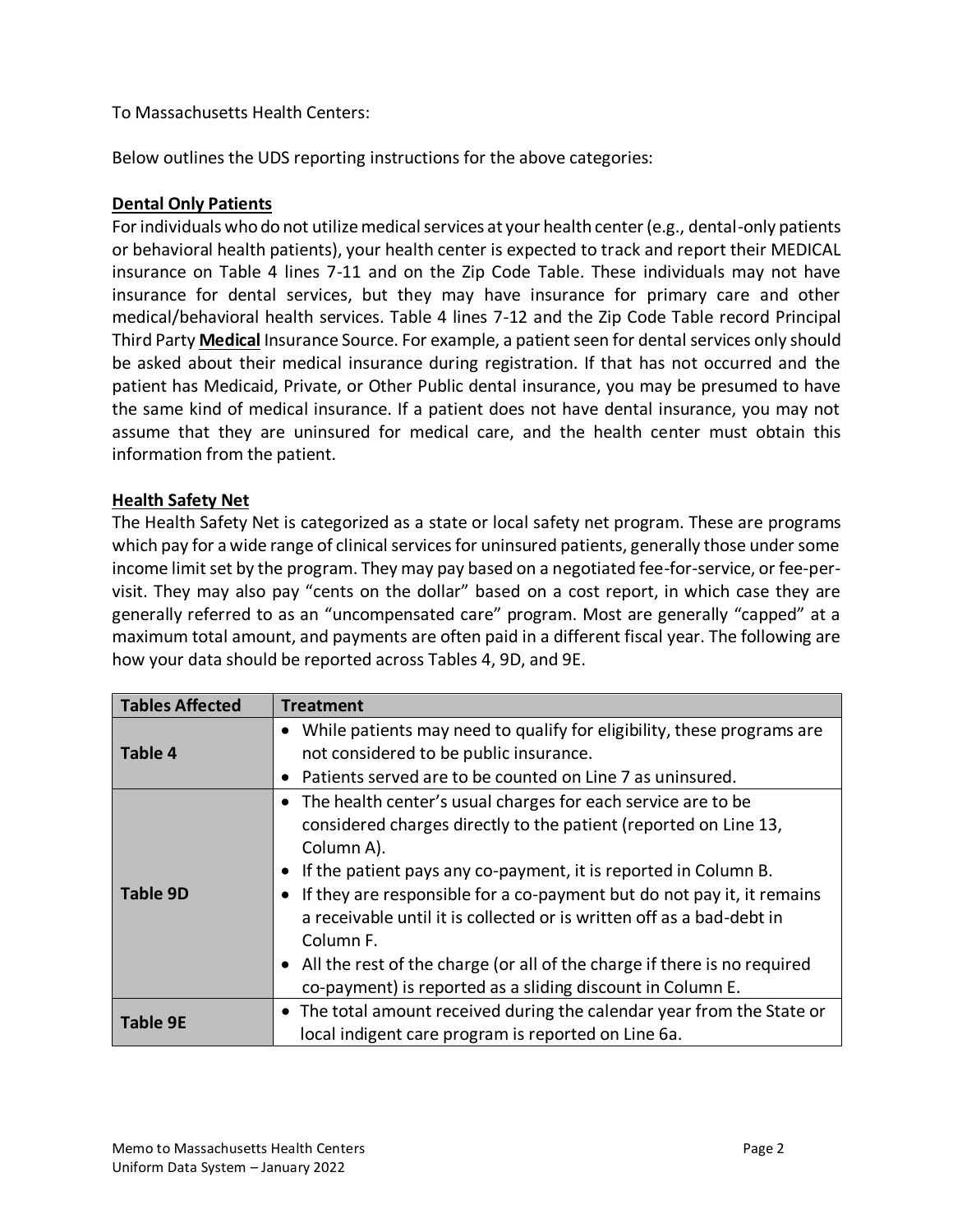# <span id="page-2-0"></span>**CHIP**

It is currently unrealistic for health centers to differentiate between SCHIP and Medicaid (MassHealth). Thus, all individuals covered by Medicaid and SCHIP should be reported on line 8a of Table 4, lines 13a and 13b column A for capitation and managed care fee for service (FFS), respectively, and lines 1, 2a, 2b on Table 9D. If at some point it differentiating between Medicaid and SCHIP becomes more straightforward, health centers will be expected to report SCHIP on line 8b on Table 4.

#### <span id="page-2-1"></span>**MassHealth Limited**

Report as uninsured on Table 4 line 7.

If you are able to distinguish these charges and collections from regular Medicaid, report on Table 9D line 7. If you are not able to distinguish, report on line 1 of Table 9D.

#### <span id="page-2-2"></span>**CarePlus**

Report all CarePlus as Medicaid on line 8a in Table 4 and line 1 in Table 9D.

#### <span id="page-2-3"></span>**Qualified Health Plans purchased through the Health Connector (including ConnectorCare)**

The UDS does not distinguish between Gold, Silver or Bronze plans. As the manual states, all of these subsidized plans are reported as Private Insurance on Table 4 Line 11. Charges and revenues are reported on Table 9D Line 10 (unless the plan is a managed care plan then it is reported on 11a or 11b for capitated and FFS plans, respectively). It is important that grantees reassign the patient portion of third party charges to self-pay Table 9D Line 13 to reflect co-pays and deductibles.

### <span id="page-2-4"></span>**Children's Medical Security Plan (CMSP)**

CMSP is not considered SCHIP by the Bureau of Primary Health Care as it is funded solely with State dollars and does not receive the federal match. It has limited coverage – outpatient only – and children who require inpatient services are linked into/'covered' through the Health Safety Net Trust Fund.

CMSP is to be reported on line 10a of Table 4. On Table 9D, you should report the revenue, cash, etc. on lines 7, 8a and 8b (other public).

#### <span id="page-2-5"></span>**Medicaid Managed Care, including Accountable Care Organizations**

MassHealth introduced Accountable Care Organizations (ACOs) for many of its members in March 2018. The goals of an ACO are to deliver better care to members, improve the population's health, and control costs through care management and coordination. ACOs combine a shared savings/risk arrangement with quality incentives.

For the fully at-risk, primary care-exclusive Medicaid ACOs, ACO revenue for your assigned patients should be reported as Managed Care Fee-for-Service (as the health centers are still paid on a fee-for-service basis) on Line 2b. Excerpt below: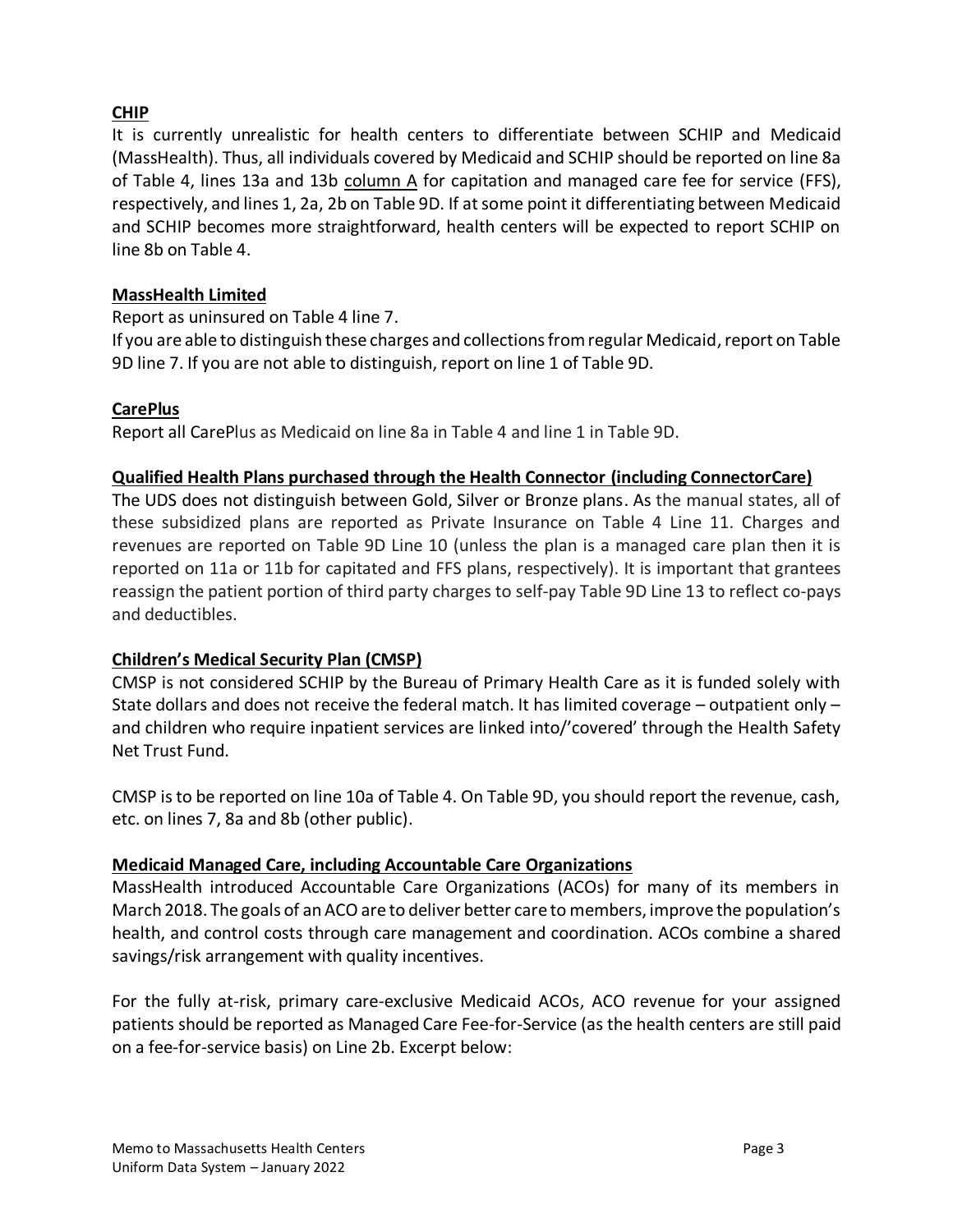"Report charges for services provided to patients who are assigned to the health center and must receive their primary care from the health center—hence the managed care inclusion but for whom no monthly fee is paid."

MCOs post-ACO implementation:

- 1. BMC HealthNet Plan you must track the enrollees by the type of coverage and category
- 2. Tufts Health Together you must track the enrollees by the type of coverage and category

For a full list of MassHealth ACOs and MCOs, visit: [https://www.mass.gov/service-details/full](https://www.mass.gov/service-details/full-list-of-masshealth-acos-and-mcos)[list-of-masshealth-acos-and-mcos](https://www.mass.gov/service-details/full-list-of-masshealth-acos-and-mcos)

See the Table below for details/summary:

|                             | Table 4 - Medical       | Table 4 - Managed Care      | <b>Table 9D</b>          |
|-----------------------------|-------------------------|-----------------------------|--------------------------|
|                             | <b>Insurance Source</b> | <b>Utilization</b>          |                          |
| <b>Commercial. Includes</b> | Line 11                 | Line 13a column D for       | Lines 11a for            |
| all QHPs purchased          |                         | capitation; line 13b column | capitation, line 11b for |
| through the                 |                         | D for FFS                   | managed care FFS, line   |
| Connector                   |                         |                             | 10 for straight FFS      |
| <b>Medicaid Managed</b>     | Line 8a                 | Line 13a column A for       | Line 1 for straight FFS, |
| Care. Includes ACOs         |                         | capitation; line 13b column | line 2a for capitation,  |
|                             |                         | A for FFS                   | line 2b for managed      |
|                             |                         |                             | care FFS (ACOs)          |
| <b>Straight Medicaid</b>    | Line 8a                 | Not applicable              | Line 1                   |
| (Fee For Service            |                         |                             |                          |
| including PCC plans,        |                         |                             |                          |
| non-managed care) $1$       |                         |                             |                          |
| <b>SCHIP</b>                | Line 8a                 | Line 13a column A for       | Lines 2a for capitation, |
| Including but not           |                         | capitation; line 13b column | line 2b for managed      |
| limited to                  |                         | A for FFS                   | care FFS, line 1 for     |
| NHP/AllWays Health          |                         |                             | straight FFS             |
| Partners, Network           |                         |                             |                          |
| Health, Boston              |                         |                             |                          |
| HealthNet                   |                         |                             |                          |

### <span id="page-3-0"></span>**DSRIP**

DSRIP funding to pay for technical assistance and other Medicaid transformation activities that are not tied directly to patient services should be counted on Table 9E, line 8: Foundation/Private Grants and Contracts.

<sup>&</sup>lt;sup>1</sup> Primary care case management plans that pay PCPs a small fee to manage patient but all services are otherwise paid as straight Medicaid (line 1) on a FFS basis are not MC patients according to UDS instructions. All charges and payments, including CM fee are on line 1.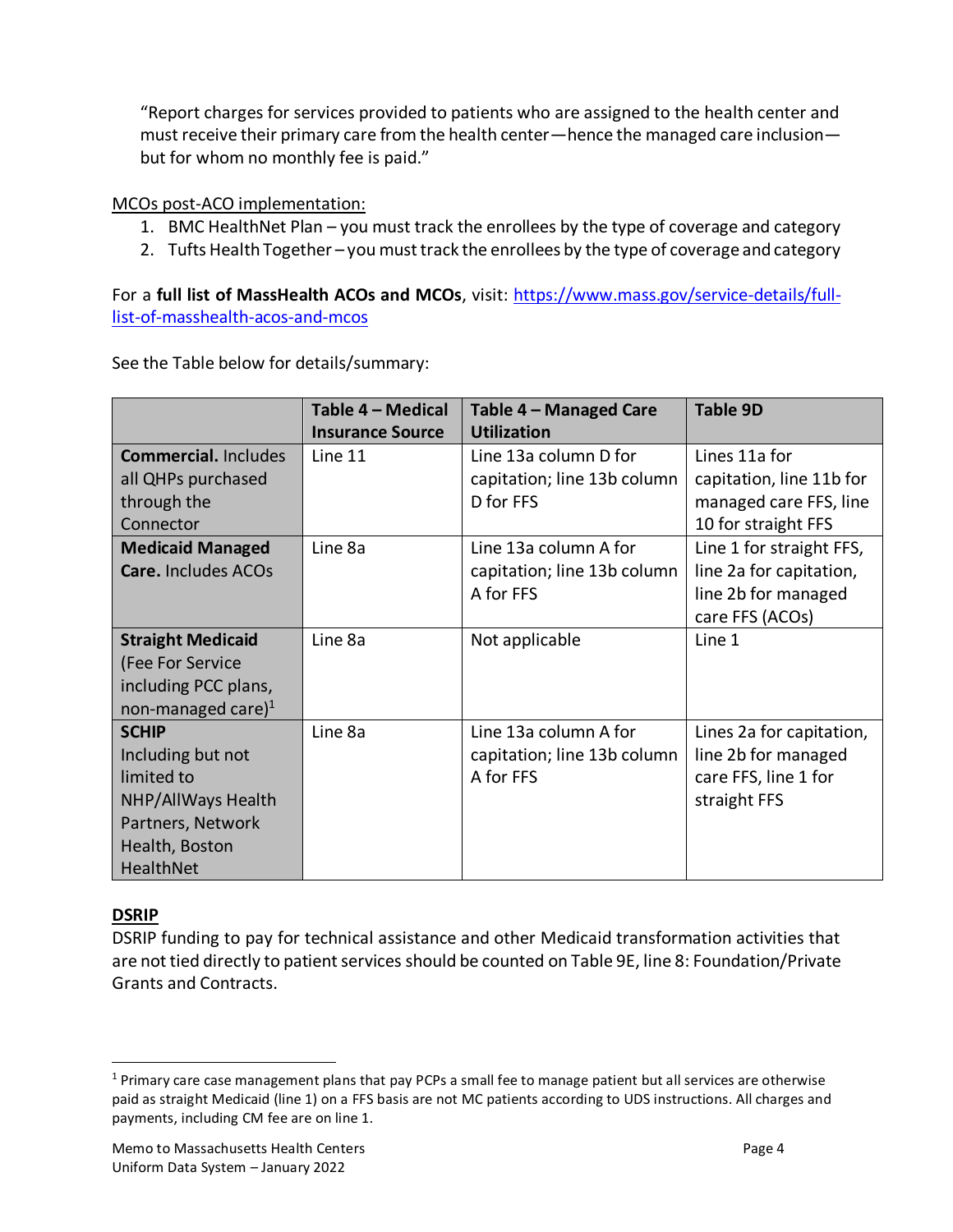### <span id="page-4-0"></span>**Senior Care Options (SCOs)**

On Table 4, generally the patient would be reported as a Medicare patient (line 9). However, some patients may be considered dual-eligibles, and therefore should be reported on Line 9a. Note that some may be 65+ and only qualify for MassHealth/Medicaid; it is not a requirement to have Medicare to enroll in a SCO. SCOs are distinct from One Care Plans, which do require someone to have Medicaid and Medicare. SCO FAQ here: [https://www.mass.gov/service](https://www.mass.gov/service-details/senior-care-options-sco-provider-billing-frequently-asked-questions-faqs)[details/senior-care-options-sco-provider-billing-frequently-asked-questions-faqs.](https://www.mass.gov/service-details/senior-care-options-sco-provider-billing-frequently-asked-questions-faqs)

On Table 9D the collection would be from both Medicare and Medicaid. There should be some rational division of the charges which should be Medicare up to the amount that Medicare pays and then all the rest would go up to Medicaid. This would apply for straight fee-for-service (line 4 and lines 1 for Medicare and Medicaid, respectively), managed care capitation (lines 5a and 2a for Medicare and Medicaid, respectively) and managed care fee-for-service (lines 5b and 2b for Medicare and Medicaid, respectively).

Please get in touch with the SCOs with which you have a contract and determine the gross ratio of Medicaid and Medicare – a gross ratio Medicare to Medicaid is acceptable, or outpatient allocation of Medicare to Medicaid would work as well. Use this on Table 9D and allocate between Medicare and Medicaid proportionally.

NOTE: Commonwealth Care Alliance (CCA) and Senior Whole Health are both SCOs, and therefore should be categorized as above. However, CCA and United serve dual eligibles under age 65 in the One Care Program, which could be counted as Medicare managed care since it is for duals. As a reminder, One Care is for disabled adults between 21 and 64 who are dually eligible due to their disability status. SCOs are only for 65+ persons who are eligible for Medicaid, and are therefore dually eligible too.

### <span id="page-4-1"></span>**Program of All-inclusive Care for the Elderly (PACE)**

Report all clinicians associated with the PACE program on lines 1-11 of Table 5 and line 1 of Table 8A. Count medical visits provided by these clinicians if they meet the UDS criteria (i.e., face to face, documented in the patient's chart, independent clinical judgment is rendered, provided by a licensed clinicians). You may include nursing FTEs on line 11 but do not include nursing visits on line 11. Report charges for these visits and collections (take some reasonable portion of PMPM) on Table 9D – you will need to determine the split between Medicare and Medicaid. NOTE: What we are trying to determine is the reasonable part of your PACE reimbursement that is due to outpatient care. It is acceptable for you to work 'backwards' by determining the medical costs and using this amount as the payments on Table 9D column B (with corresponding gross charges in column A).

For ancillary and wrap services, including the personnel providing these services, report them on line 29a of Table 5, the costs for them on line 12 of Table 8A, and the income received for the portion of the non-clinician-provided services goes on line 10 of Table 9E.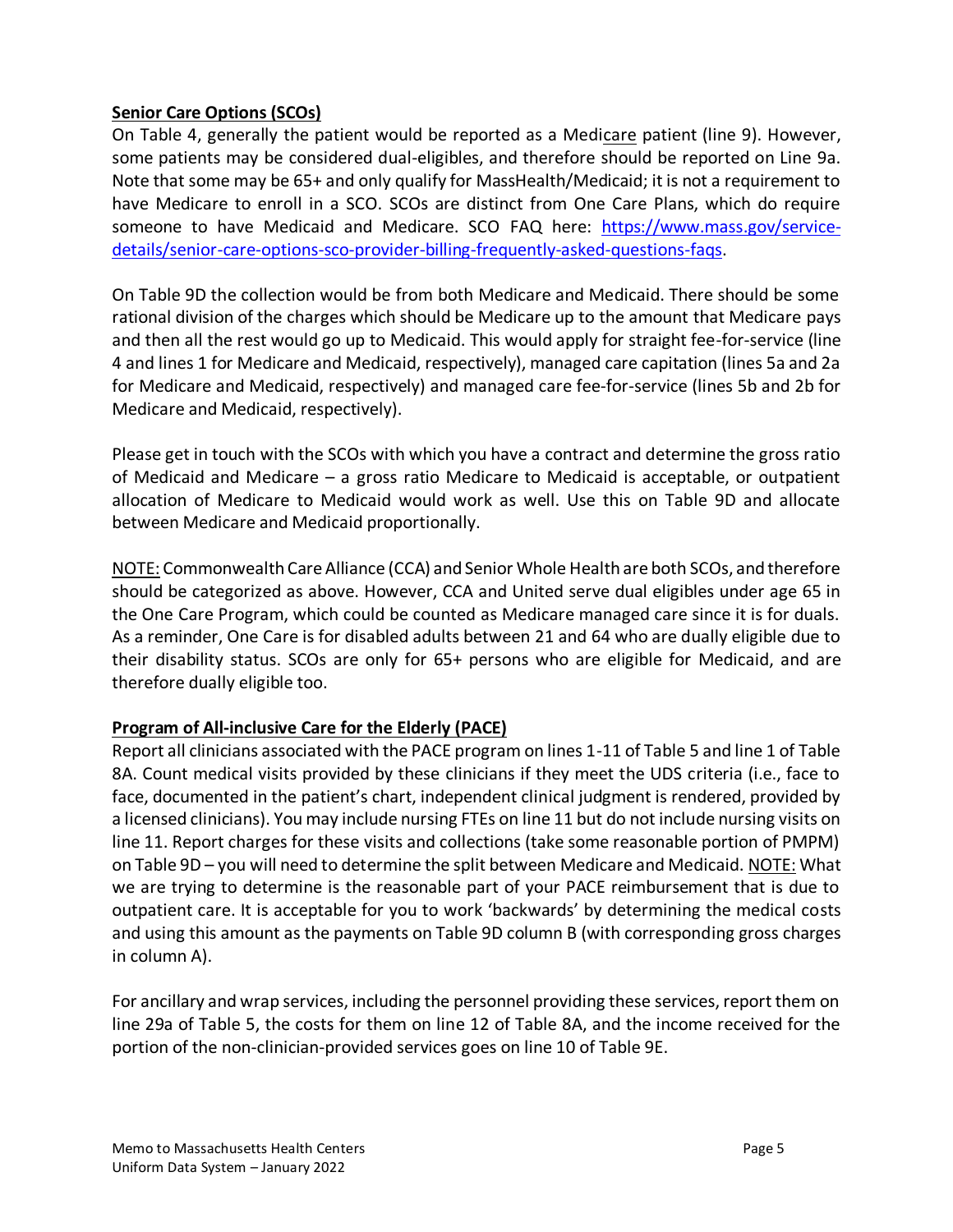For the ancillary and wrap services, PACE programs are shown as an expense on line 12 Table 8a. You do not include any visits from the PACE program on Table 5. Staff for the PACE program should be counted on line 29a of Table 5. The income is shown on Table 9E line 10.

If patients enrolled in PACE come into the health center and see a physician who is part of your 330 staff with legitimate medical visits (face to face, documented in the patient's chart at the health center, independent clinical judgment, etc.), then the physicians and mid-levels providing this care at the health center would be counted on lines 1-11 of Table 5 along with the medical visits in column b and the patient on line 15 column c. Do not include nursing visits that are incidental to custodial care (so, do not include these visits on line 11 of Table 5, but include the FTEs). Note:

- Count all the medical visits
- Count all FTEs

If Medicare pays you for the visits (in which the PACE enrollee saw a 330 clinician) above the PACE PMPM, then you would show the charges and collections for that visit on Table 9D. If Medicare does not reimburse you for this 330 visit, then you would show a reasonable medical PMPM on Table 9D line 4a and reduce the amount on Table 8a.

### <span id="page-5-0"></span>**Reclassification of the Self-Pay Portion of Third Party Charges**

Those of you who underwent a system conversion to NextGen have experienced some difficulty identifying and moving the charges associated with copayments and deductibles to line 13 column A of Table 9D.

Per Art Stickgold regarding NextGen, if issues still persist:

"Run a listing of all adjustments and find the adjustments that state transfer copayment, deductible, and responsibility. The worst case is that you have a code that has a code that says self-pay (as opposed to from Medicare to self-pay). If this is the case, then they have to run a report by payor class. What charges were Medicare, Medicaid, down to self-pay."

### <span id="page-5-1"></span>**Self-pay Sliding Discounts**

On Table 9D, line 13, column e, report only slides for individuals who are low income (200% FPL).

- a. Report gross charges for all individuals on line 13 column A
- b. Report cash received for patients on line 13 column B
- c. Report cash from HSN on Table 9E line 6a

The 'extra slides' (i.e., slides for individuals greater than 200% FPL) are not reported anywhere on the UDS.

**Patient Centered Medical Home** - A number of health plans in Massachusetts are providing PMPM dollars for the health centers to pilot PCMH.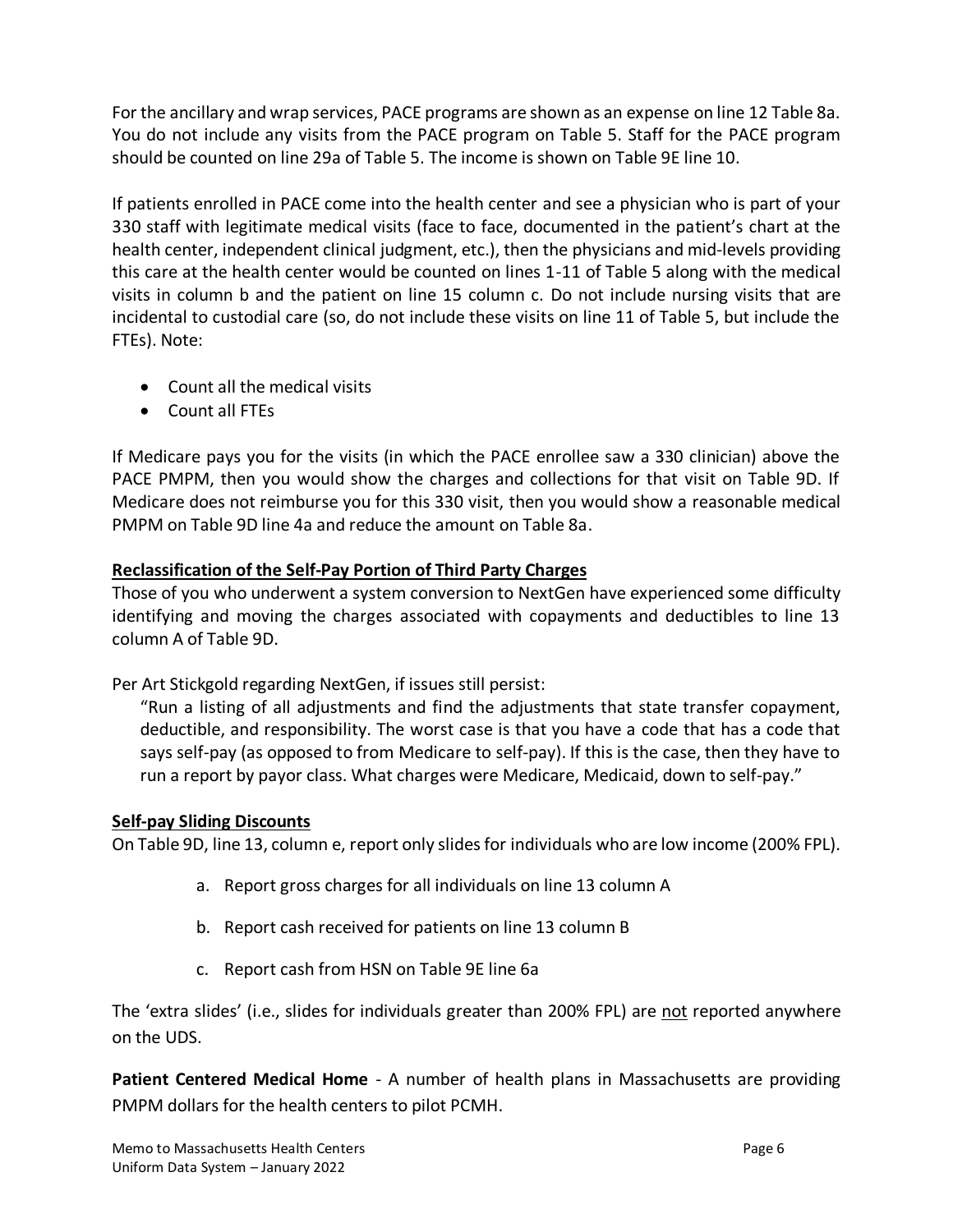- d. Should these be counted as MM on Table 4? No
- e. The income from this PMPM should be by payor on T9D column B. The payment should be listed in column C3.

### <span id="page-6-0"></span>**Boston Public Health Commission**

There has been some inconsistency regarding the categorization of the funds received from the Boston Public Health Commission. The funds are public. Therefore, funds received from the Boston Public Health Commission should be reported on Table 9E line 7 (local government).

## <span id="page-6-1"></span>**Community Health Workers**

Community Health Workers can perform many functions at a health center and thus can be classified across many lines on Table 5 in the Enabling Services section. Per the instructions, care should be taken to distribute an individual staff members time across 1 or more columns reflecting what functions they provide at the health center. The manual specifically states that:

**Community Health Workers (Line 27c) are** lay members of communities who work in association with the local health care system in both urban and rural environments and usually share ethnicity, language, socioeconomic status, and life experiences with the community members they serve. Staff may be called community health workers, community health advisors, lay health advocates, promotoras, community health representatives, peer health promoters, or peer health educators.

Specific consideration should be made to ensure that CHWs who provide Case Management or Patient/Community Health Education services are categorized on these lines so that their visits can be appropriately reported. Also note that CHWs cannot generate countable UDS visits. If a CHW is categorized 100% FTE on line 27c, visits should not be reported as case management without a corresponding FTE.

### <span id="page-6-2"></span>**Counting Nurse Triage Visits**

Triage visits are one of the most common type of nurse visits reported on the UDS on Table 5, Line 11. To be a countable nursing visit, the encounter must meet all visit criteria and the patient is not seen by another provider at the same service delivery site on the same date of service.

It is recommended that the health center track the countable, reportable visits using this code with either a zero charge or a fixed fee schedule charge with a corresponding sliding fee discount, if applicable, and/or bad debt write-off, based on the health center's policies and procedures.

### <span id="page-6-3"></span>**COVID-19 Funding – 8a Financial Costs, 9d Patient-related Revenue, 9e Other Revenues**

During COVID-19 public health emergency, health centers may have received targeted funding to prevent, prepare, and respond to coronavirus disease. Below is a list of where these funds should be listed:

| COVID Costs and         | <b>Table and Line for Reporting</b> |
|-------------------------|-------------------------------------|
| <b>Revenues Sources</b> |                                     |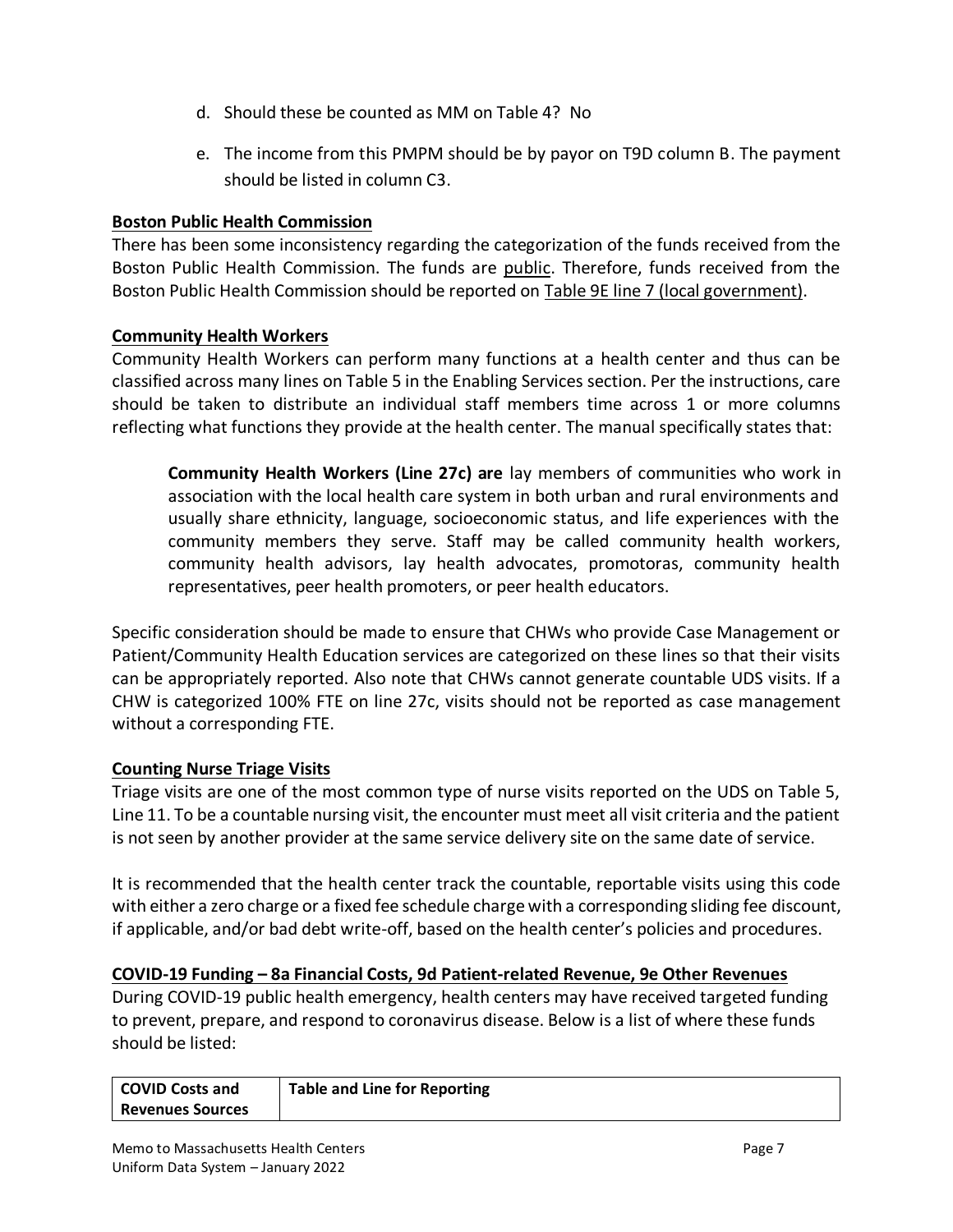| 8a – Financial Costs |           | • Accrued costs for staffing and other direct costs by service line, reporting<br>primarily, perhaps exclusively on medical and enabling service lines |  |
|----------------------|-----------|--------------------------------------------------------------------------------------------------------------------------------------------------------|--|
|                      | $\bullet$ | Donated services and supplies related to COVID-19 on line 18                                                                                           |  |
| 9d - Patient Related |           | • Table 9d, line 8c: Other Public. - COVID-19 Uninsured Program Testing                                                                                |  |
| <b>Revenues</b>      |           | and treatment associated with caring for uninsured patients with                                                                                       |  |
|                      |           | suspected or actual COVID-19 administered by HRSA under the COVID-19                                                                                   |  |
|                      |           | Uninsured Program on Line 8c., including charges, collections                                                                                          |  |

For Table 9e – Other Revenues, see the crosswalk below. For additional funding streams, reference: [https://bphc.hrsa.gov/sites/default/files/bphc/datareporting/reporting/uds-covid-19-funding](https://bphc.hrsa.gov/sites/default/files/bphc/datareporting/reporting/uds-covid-19-funding-guidance.pdf)[guidance.pdf](https://bphc.hrsa.gov/sites/default/files/bphc/datareporting/reporting/uds-covid-19-funding-guidance.pdf)

| <b>Funds</b>                                                                          | <b>Table</b>                                                                                                                                                                                                                                                                                                                                                                                                                                                       | <b>Comment</b>                                                                                                                                                                                                                                                                              |
|---------------------------------------------------------------------------------------|--------------------------------------------------------------------------------------------------------------------------------------------------------------------------------------------------------------------------------------------------------------------------------------------------------------------------------------------------------------------------------------------------------------------------------------------------------------------|---------------------------------------------------------------------------------------------------------------------------------------------------------------------------------------------------------------------------------------------------------------------------------------------|
| <b>HRSA COVID</b><br>Supplementals                                                    | Table 9E, Lines 1l-p<br>Coronavirus Preparedness and<br>Response Supplemental<br>Appropriations Act (activity code H8C)<br>on Line 1l<br>Coronavirus Aid, Relief, and Economic<br>Security (CARES) Act (activity code<br>H8D) on Line 1m<br><b>Expanding Capacity for Coronavirus</b><br>Testing (activity code H8E) on line 1n<br>• American Rescue Plan (activity code<br>C8E) on line 1o<br>Other COVID-19-related funding from<br>$\bullet$<br>BPHC on Line 1p | This includes H8C, H8D,<br>H8E and C8E funding.<br>Report drawdowns<br>received during the<br>reporting period. ALL<br>health centers should<br>report funds on 1o,<br>American Rescue Plan. NO<br>health centers should<br>report funds on Line 1p,<br>Other COVID-19 funding<br>from BPHC |
| Federal<br>Communications<br>Commission (FCC)<br><b>Telehealth Expansion</b><br>Grant | If you received the award directly<br>$\bullet$<br>from FCC, it should be listed as<br>other federal grant on T9E, line 3<br>If you received the award through<br>$\bullet$<br>C3, it should be listed as private on<br>T9E, line 8                                                                                                                                                                                                                                |                                                                                                                                                                                                                                                                                             |
| <b>HHS Provider Relief</b><br>Funds                                                   | Table 9E, Line 3b                                                                                                                                                                                                                                                                                                                                                                                                                                                  | Note which PRF tranches<br>you received                                                                                                                                                                                                                                                     |
| MassHealth<br>Supplemental<br>Payments                                                | Most health centers would have<br>$\bullet$<br>received bulk money directly from<br>state (revenue) but not tied to visits<br>on T8 and T9E, line 6 (state)<br>Some received funds through BMC,<br>$\bullet$<br>therefore it should be listed on T9E<br>line 8 (private)                                                                                                                                                                                           |                                                                                                                                                                                                                                                                                             |